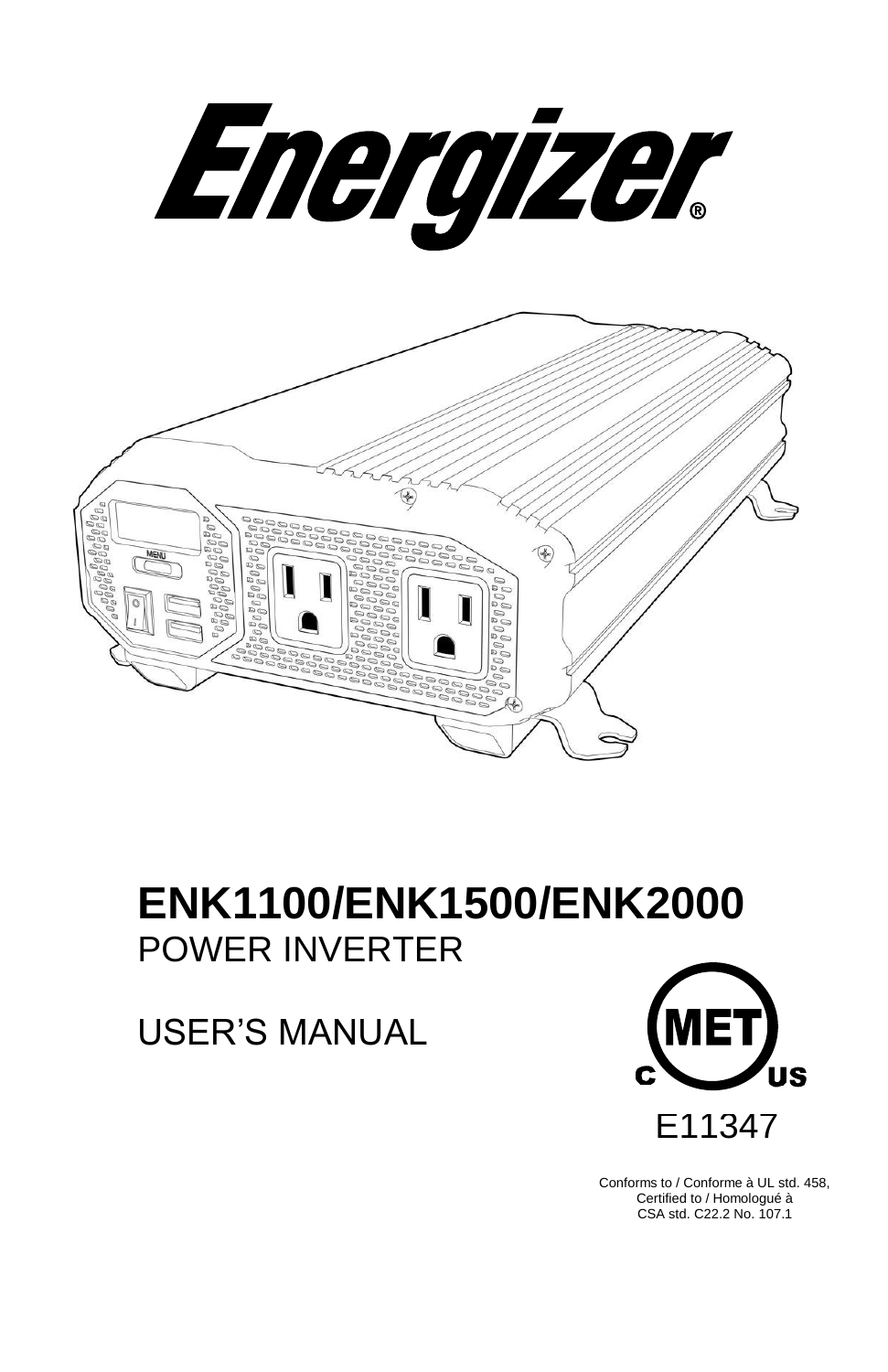# **Welcome**

Please read this manual thoroughly before installing and operating your new Energizer® Power Inverter. This manual contains information you need to obtain the performance required for your application. Keep this manual for future reference.

This Energizer® Inverter converts low voltage, direct current (DC) to 110 volt modified sine wave (MSW) alternating current (AC). The inverter draws power from 12 volt, deep-cycle batteries such as those used for marine, golf cart, and fork-lift or from other high current 12 volt sources.

This model, ENK1100 / ENK1500 / ENK2000, has been performance tested by MET and complies with Underwriter's Laboratories and Canadian Standards Association safety standards.

# **A Higher Wattage Inverter May Be Required**

To determine whether the Energizer® ENK1100 / ENK1500 / ENK2000 will operate a particular appliance or a combination of appliances, run a test. All inverters are designed to automatically shut down in the event of a power overload. This protection feature prevents damage to the unit while running appliances with combined wattages below the 1500 / 2000 watt range. Turn on the highest wattage appliance first then other appliances. If an appliance combination in the 1500 / 2000 watt range will not operate properly, then it is likely that this Energizer® inverter does not have the required capacity to operate the appliance in question.

# **WARNINGS, CAUTIONS AND NOTES**

It is very important that any operator and installer of this inverter read and follow all **WARNINGS, CAUTIONS AND NOTES** and all installation and operation instructions. In particular, comply with **WARNINGS** (possibility of serious injury or death), **CAUTIONS** (possibility of damage to the inverter and / or other equipment), and **NOTES** (included to assist you in achieving the maximum performance and longest working life from this advanced-design inverter).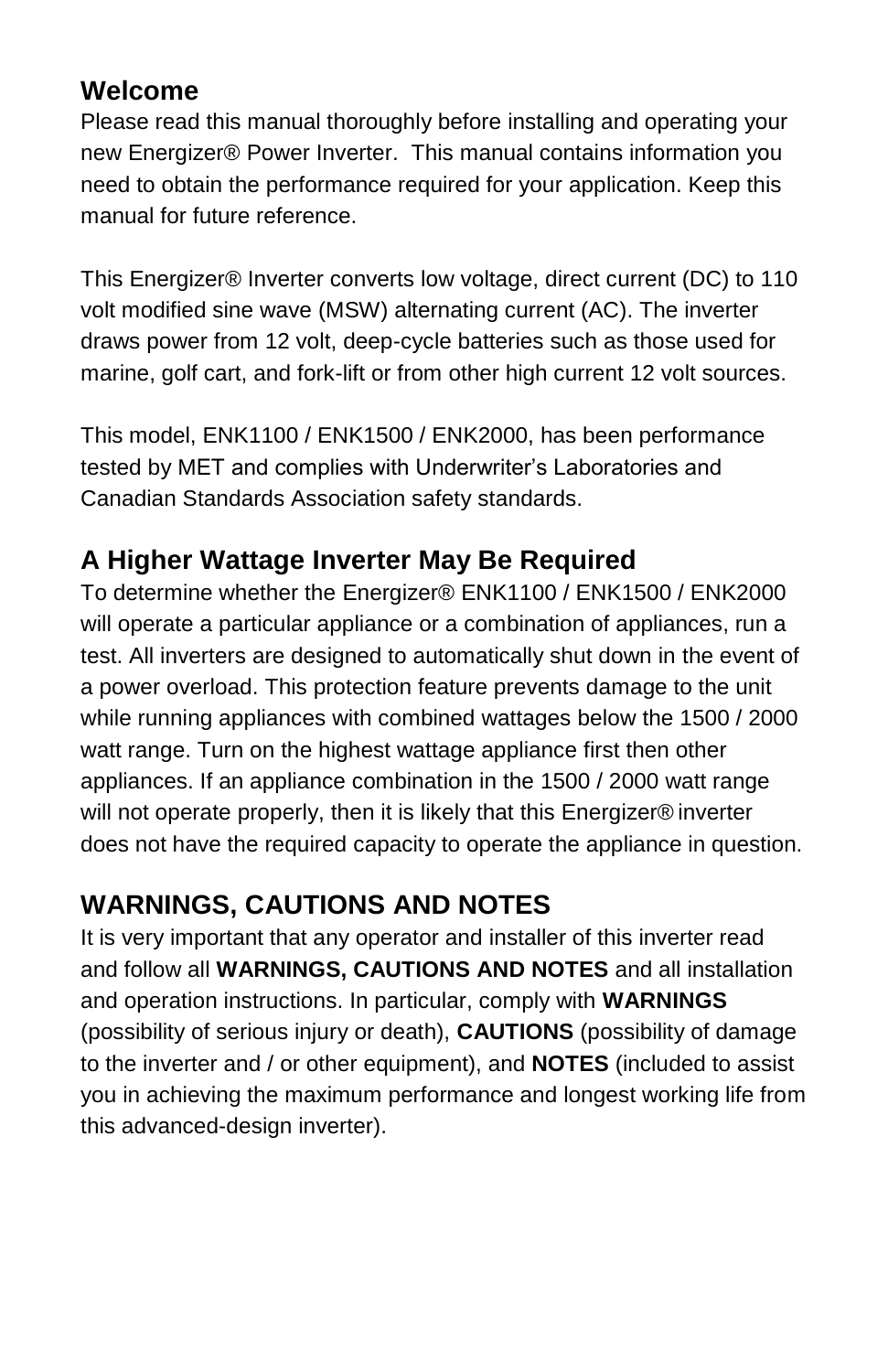# **WARNINGS: INVERTER OUTPUT**

This is a heavy-duty device that produces voltages similar to commercial AC power.

- Danger of shock or electrocution treat inverter output the same as commercial AC power.
- Do not use the inverter near flammable materials or in any locations that may accumulate flammable fumes or gases. This is an electrical device that can briefly spark when electrical connections are made or broken.
- Do not allow water or other liquids come into contact with inverter.
- Do not use appliances with damaged or wet cords.

# **CAUTIONS: INVERTER OPERATING ENVIRONMENT**

- Surrounding air temperature should be between 4°F and 104°F  $(-20^{\circ}$ C and 40°C) – ideally between 60°F and 80°F (15°C and 25°C).
- Keep the inverter away from direct sunlight if at all possible.
- Keep the area surrounding the inverter clear to ensure free air circulation around the unit. Do not place items on or over the inverter during operation. The unit will shut down if the internal temperature gets too hot. Restart the inverter after it cools.
- This Energizer® inverter will only operate from a 12V power source. Do not attempt to connect the inverter to any other power source, including any AC power source.
- Do not reverse DC input polarity this will void the warranty.

# **APPLIANCE CAUTIONS**

- Do NOT plug in battery chargers for cordless power tools if the charger carries a warning that dangerous voltages are present at the battery terminals.
- Certain chargers for small nickel-cadmium or nickel-metal-hydride batteries can be damaged if powered by this inverter. Two types of appliances are susceptible to damage:
	- o Small, battery-operated appliances such as flashlights.
	- o Cordless razors and toothbrushes that plug directly into an AC receptacle.
- Do NOT use this inverter with the above two types of equipment.
- The majority of portable appliances do not have this problem. Most portable appliances use separate transformers or chargers that plug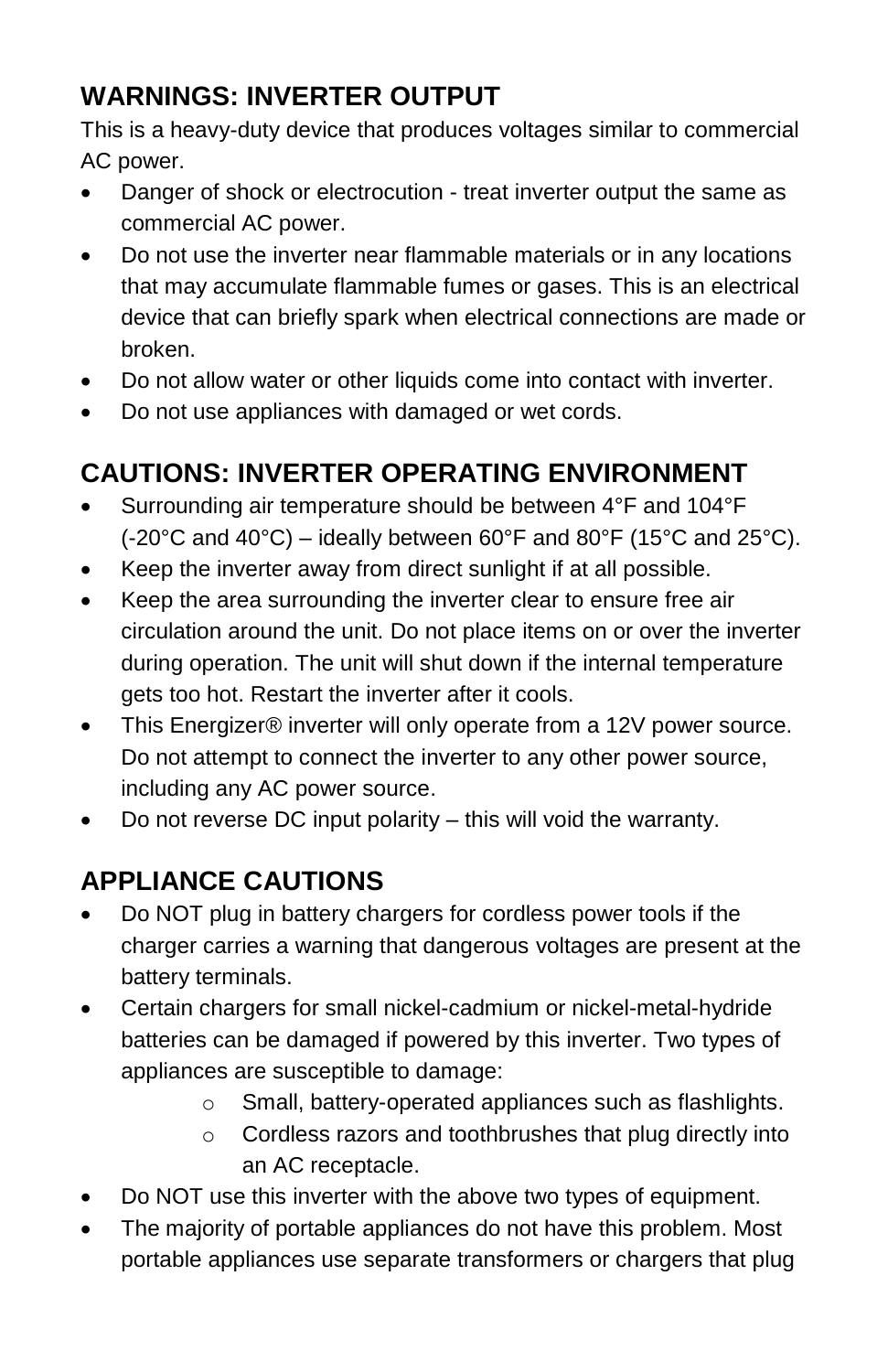into AC receptacles to supply a low-voltage DC or AC output to the appliance. If the appliance label states that the charger or adapter produces a low-voltage DC or AC output (30 volts or less), there will be no problem powering that charger or adapter.

- Some fans with synchronous motors may slightly increase in speed (RPM) when powered by the inverter. This is not harmful to the fan or to the inverter.
- Route appliance cords and extension cords to prevent accidental pinching, crushing, abrading and tripping people.
- Use safety approved extension cords rated at 15 amps or higher.
- GFCI devices may not work with modified sine wave (MSW) power.
- This inverter is not tested for use with medical equipment.
- This inverter is not tested for use in marine applications.
- In the event of a continuous audible alarm or automatic shut down, turn the inverter OFF immediately. Do not restart the inverter until the source of the problem has been identified and corrected.
- When attempting to power lead acid battery chargers, with modified sine wave, monitor the temperature of the battery charger for approximately 10 minutes. If the battery charger becomes abnormally warm, immediately disconnect it from the inverter.

# **Getting Started**

When a motorized appliance or a tool turns on, there is an initial surge of power to start. This surge of power is referred to as the "starting load" or "peak load." Once started, the tool or appliance requires less power to operate. This is referred to as the "continuous load" in terms of power requirements. You will need to determine how much power your tool or appliance requires to start up (starting load) and its continued running power requirements (continuous load).

Power consumption is rated in watts, or it can be calculated from amperes (amps). This information is usually stamped or printed on most appliances and equipment. If this information is not indicated on the appliance or equipment, check the owner's manual. For electrically sensitive equipment, contact the manufacturer to determine if the device you are using is compatible with modified sine wave AC.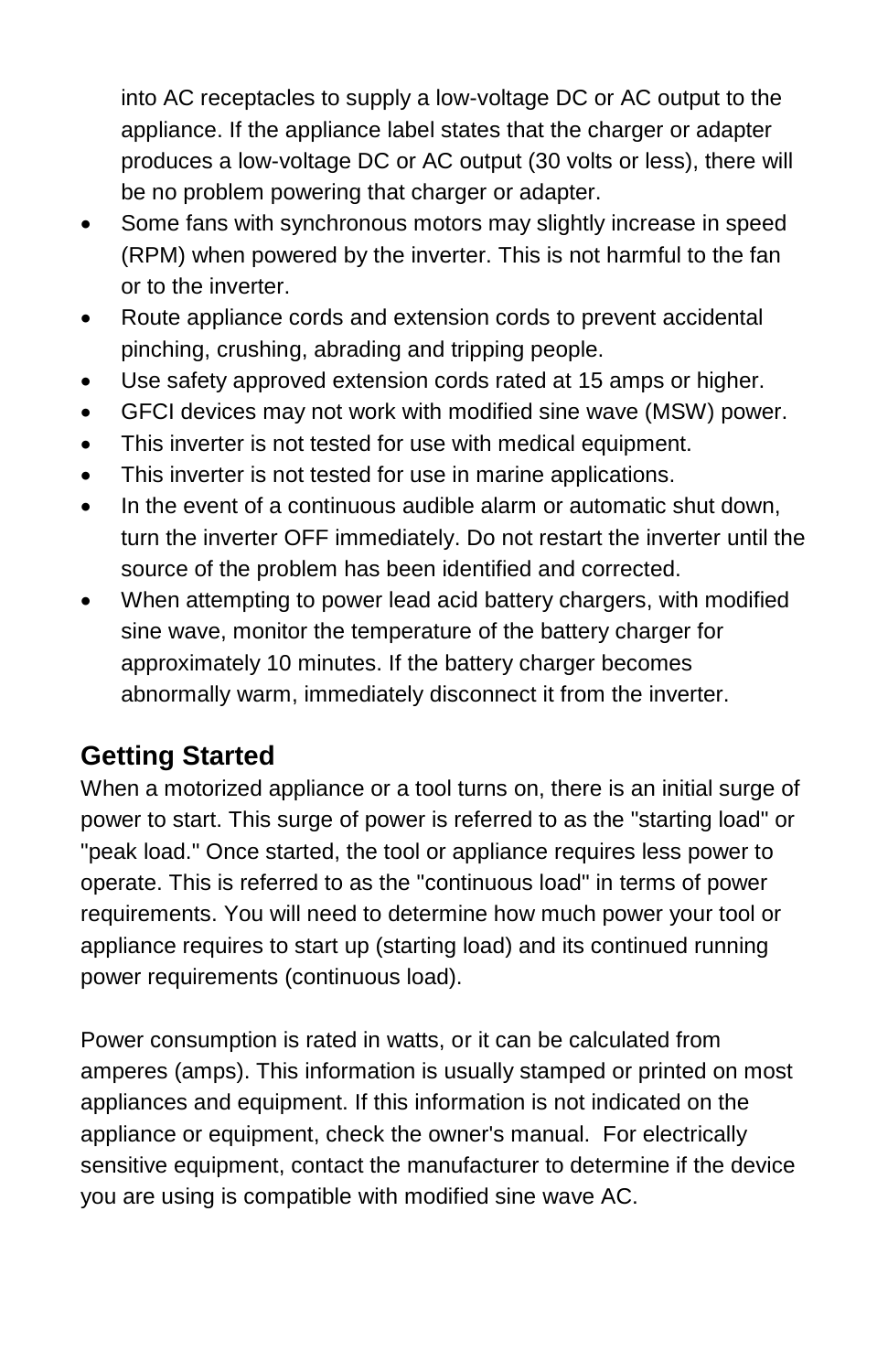#### Multiply: **AC AMPS** X **110** (AC voltage) = **WATTS**

This formula yields a close approximation of the continuous load of your appliance.

Multiply: **WATTS** X **2** = Starting Load for most appliances

This formula yields a close approximation of the starting load of most appliances. Exceptions are motorized appliances such as pumps, freezers and air conditioners. These appliances can have startup loads of up to eight times the rated watts.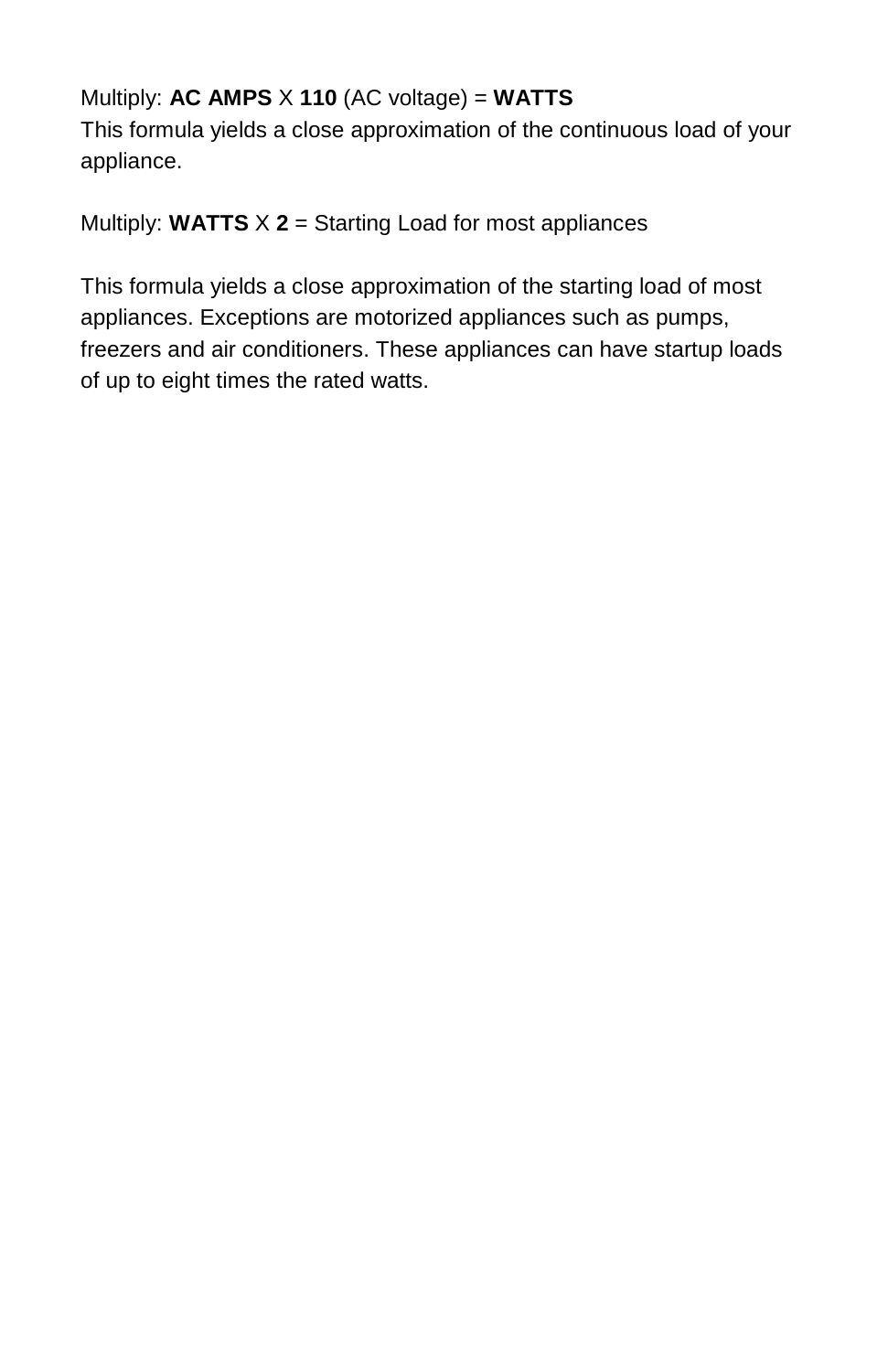# **Front Panel ENK1100 / ENK1500 / ENK2000**

- A. LCD Digital Display (See LCD Diagram on Next page).
- B. MENU Button: Pressing the button will change the display between OUTPUT WATTAGE or INPUT VOLTAGE.
- C. Two USB Ports (2.1 Amp shared): Allows the user to power one or two single 2.1A-compatible tablet devices or two 1A USB-charging devices, such as cell phones.
- D. POWER Switch
- E. Two standard North American AC outlets, each rated at 15 Amps (1650 Watts).



# **LCD Diagram**



- 1. Battery Level.
- 2. Output wattage (W) or input voltage display (VDC).
- 3. Warning indicator
	- a. High voltage
	- b. Low voltage
	- c. Voltage overload.
- 4. Temperature shutdown.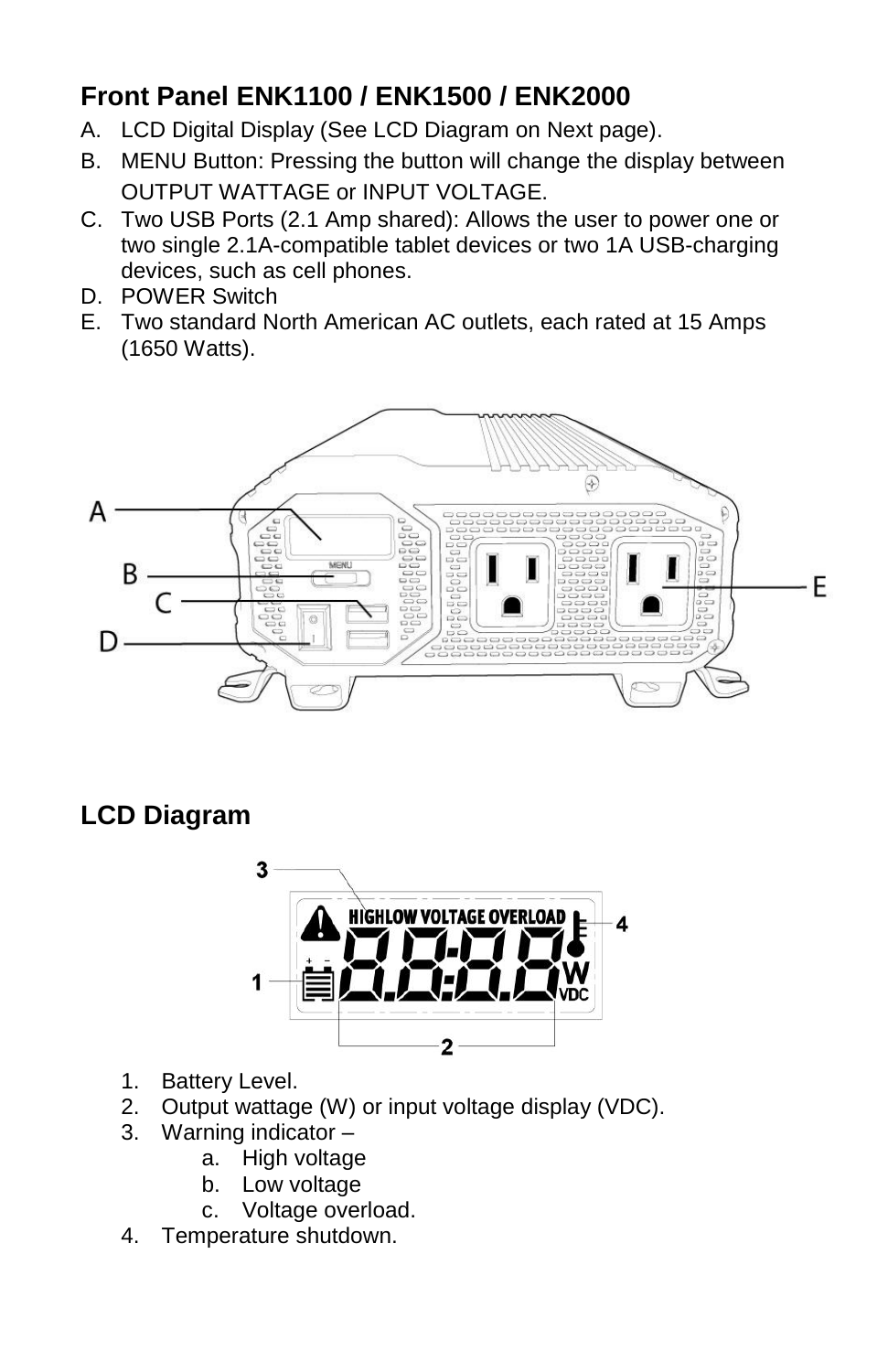# **Rear Panel ENK1100 / ENK1500 / ENK2000**



- F. High-Speed Cooling Fan. When the temperature inside the inverter exceeds a preset limit, the Cooling Fan automatically turns on to cool the inverter. When the temperature reduces, the fan turns off.
- G. Negative Power Input Terminal.
- H. Positive Power Input Terminal.
- I. Remote Control Receptacle.
- J. Ground Terminal.

## **Determining the DC Power Requirements**

Powering multiple appliances from the high-power ENK1100 / ENK1500 / ENK2000 inverter requires a 12 volt bank of batteries (several batteries). To calculate the approximate power in amps a 12 volt battery bank has to supply you need. To know the current, or amps required for powering the continuous AC load, a shortcut method is to divide the continuous AC load wattage by 10. For example, the continuous AC load is 1500 watts. The current (amps) is: 1500/10 or 150 amps at 12 VDC.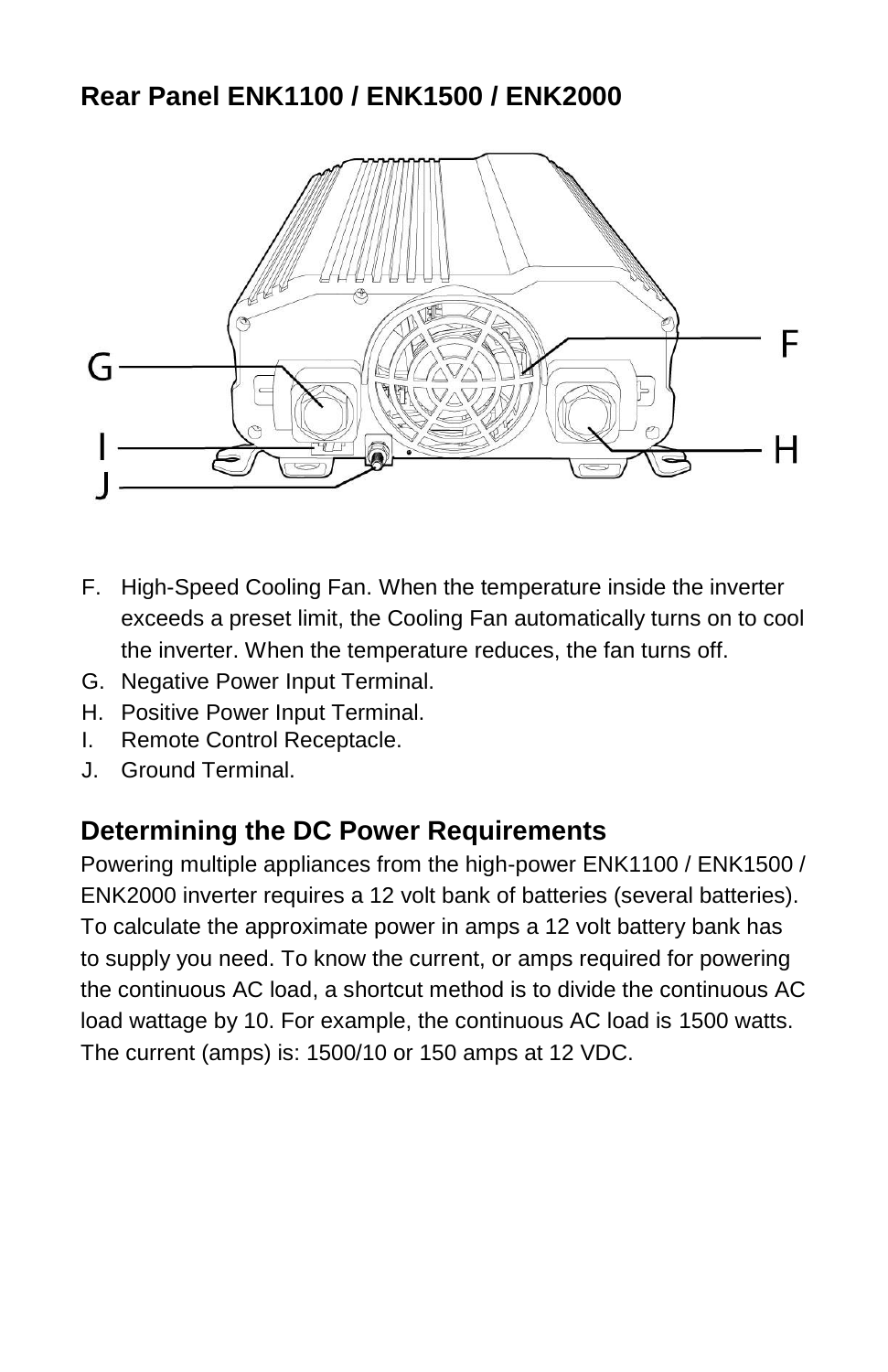# **Sizing the Battery Bank**

To determine the minimum battery bank ampere-hour rating that you will need to operate appliances from the inverter, and any DC appliances powered by the battery bank, follow these steps:

- 1. List the maximum wattage that the inverter has to provide (as above).
- 2. Estimate the number of hours the appliances will be in use between battery recharges. This will differ depending on appliances. As an example, a typical home-use coffeemaker draws 500 watts during its brew time of 5 minutes; it maintains the temperature of the pot at about 100 watts. Typical use of a microwave oven is only for a few minutes. Some longer operating time appliances are lamps, TVs, computers and refrigerator / freezers.
- 3. Determine the total watt-hours of energy needed. Then multiply the average power consumption in watts by the number of hours of run time. For example: 1500 watts for 10 hours = 15,000 watt hours. Using the 1500 watts (or 150 Amps) for 10 hours example as above, then 150 amps is needed for 10 hours. This provides us with the basic amp-hours (AH) of battery that is required. Ten hours at 150 amps equals 1500 Amp Hours (AH). This answer is just a beginning because there are other conditions that determine actual run time. These include:
	- AC appliance load and time in use (basic Amp Hour)
	- Cable gauge and length (cable losses)
	- Charge level of the batteries (between use, chargers have to be able to fully charge the batteries)
	- Temperature of the batteries (colder batteries provide fewer amps)
	- Age and condition of the batteries (older batteries lose capacity/amp hours)
	- Compliance with turning off unnecessary AC and DC loads. If there is any doubt about sizing the battery bank, it is safe to overestimate the amp hour requirements of the battery bank.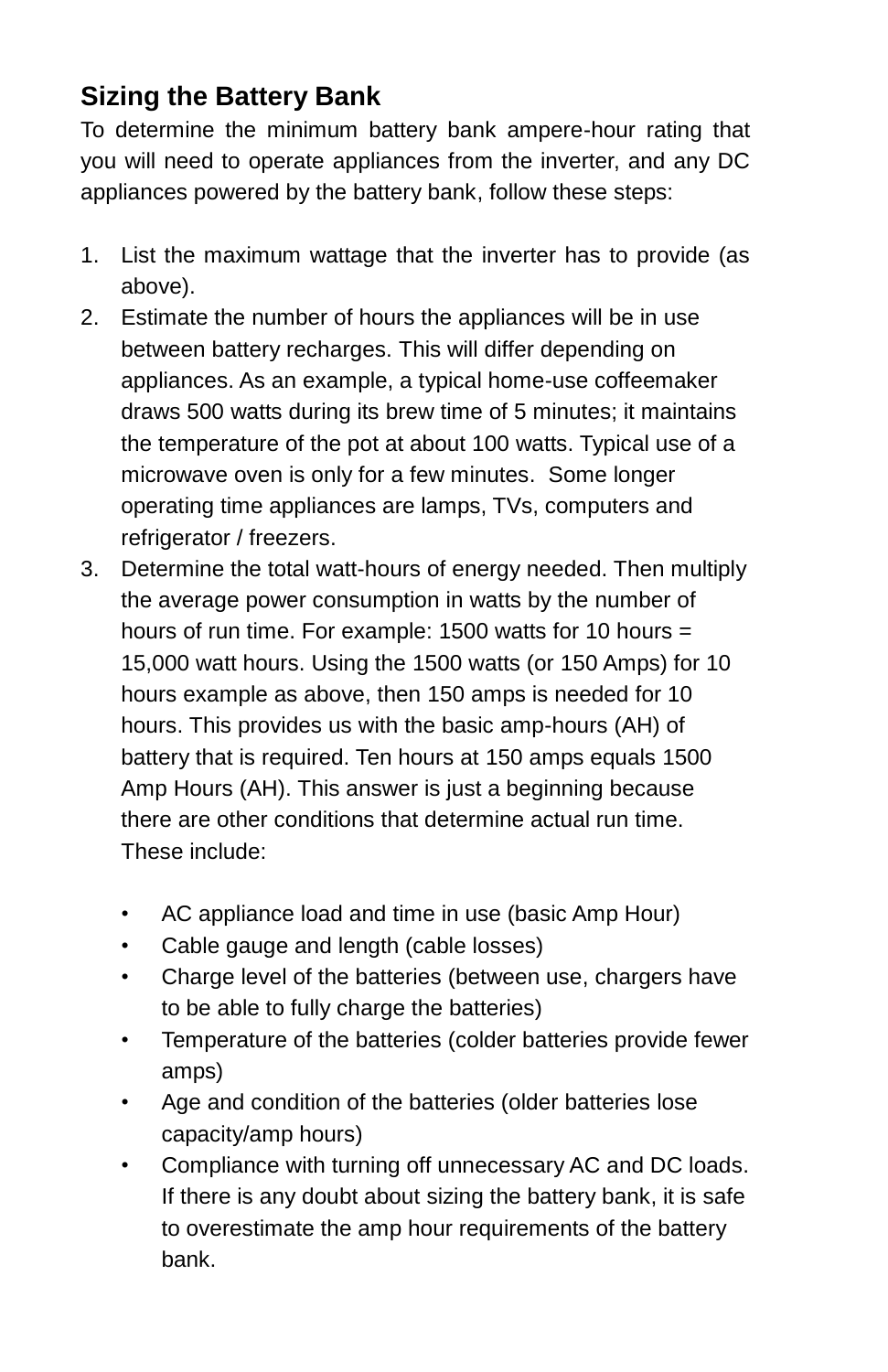#### **Note:**

The type of batteries you use to power your high power inverter is important. Operating a high-power inverter will routinely discharge batteries and they will require frequent recharging. Batteries used to start engines are not designed to repeatedly charge and discharge. Energizer® recommends using "deep-cycle" or "marine" rated batteries.

# **Cable Gauges**

When connecting the inverter to a battery bank use the thickest stranded insulated copper wire available, in the shortest length practical. Recommended cable gauges are as follows:

| Model #        | <b>Recommended Gauges</b> |
|----------------|---------------------------|
| <b>ENK1100</b> | 4AWG (3 ft. included)     |
| <b>ENK1500</b> | 2AWG (3 ft. included)     |
| <b>ENK2000</b> | 2AWG (3 ft. included)     |
| <b>ENK3000</b> | 0AWG (3 ft. included)     |
| <b>ENK4000</b> | 0AWG (3 ft. included)     |

## **WARNING: DANGER OF BATTERY EXPLOSION – INSTALL A FUSE**

Battery banks can deliver very high levels of current that can vaporize metal, start fires and cause explosions. Energizer® recommends installing one ANL type fuse and fuse holder close to the positive battery bank terminal. This fuse protects the batteries from accidental DC cable shorts, which can cause batteries to explode. ANL fuses and fuse holders are available at most marine supply stores.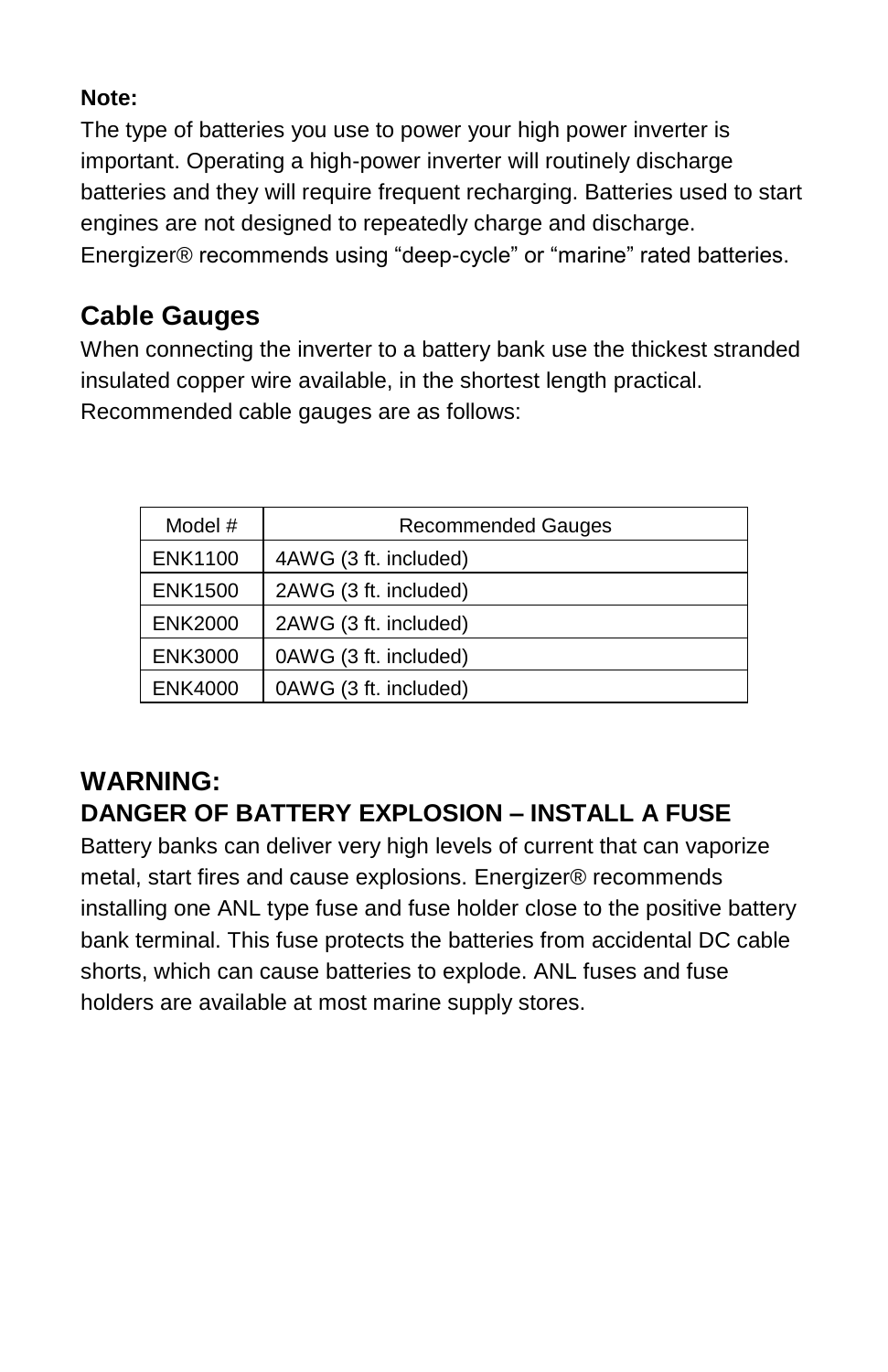# **CAUTIONS**:

- Loose connections can result in a severe decrease in voltage that can cause damage to cables and insulation.
- Failure to make correct polarity ( Pos, Neg ) connection between the inverter and the battery bank can result in blowing fuses in the inverter and can permanently damage the inverter. Damage caused by reversed polarity is not covered under the Energizer® warranty.
- Making the connection to the Positive terminal may cause a spark as a result of current flowing to charge capacitors within the inverter. This is a normal occurrence.
- Because of the possibility of sparking, however, it is extremely important that both the inverter and the 12 volt battery be positioned far from any possible source of flammable fumes or gases. Failure to heed this warning could result in fire or explosion.
- Operating the inverter without correctly grounding the unit may result in electrical shock.

# **Mounting the Inverter**

Your Energizer® Inverter should not be mounted under the hood of a vehicle.

If installing in a vehicle, choose a dry, cool, ventilated area closest to the battery as practical. Before drilling any mounting holes, make sure that there are no wires, fuel lines, or tanks directly behind the surface to be drilled. To mount the inverter:

- 1. Inverter must be OFF.
- 2. The inverter should be mounted horizontally.
- 3. Position the inverter against the mounting surface and mark locations of the mounting screw openings.
- 4. Remove the inverter and drill four mounting holes.
- 5. Fasten the inverter to the mounting surface using corrosion-resistant fasteners sized #10 or larger.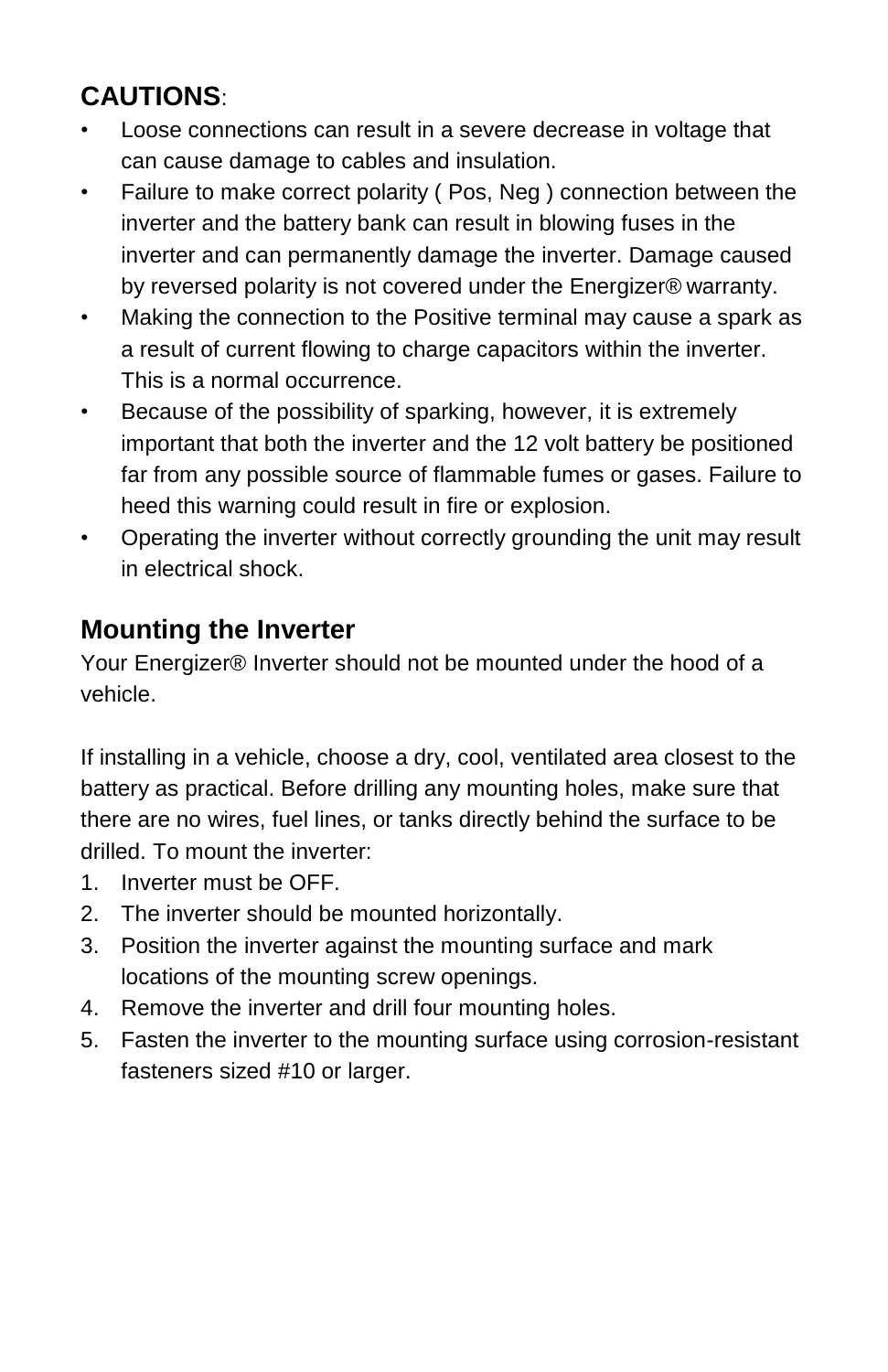# **Connecting the Inverter**

This inverter has two DC cable connections, one positive and one negative. The order of steps in the following procedure minimizes the danger of sparking near the battery bank.

- 1. Prepare all cable set ends with ring terminals at the battery ends.
- 2. Install one fuse holder with fuse in the Pos cable close to the battery bank end.
- 3. Make sure the inverter is OFF.
- 4. Ensure all appliance cords or extension cords are disconnected from the inverter.
- 5. Connect an appropriate stranded insulated wire to the enclosure ground terminal and connect the free end of the wire to the vehicle's chassis or any other ground point.
- 6. Connect the un-fused cable to the Negative (-) terminal of the battery bank.
- 7. Connect the Negative cable to the Inverter's Negative (-) terminal.
- 8. Insulate the end of cable to be connected to the Pos (+) Inverter terminal.
- 9. Connect the fused cable to the battery bank Pos (+) terminal.
- 10. Connect the Pos cable end to the Pos (+) inverter terminal.

### **NOTE: Sparking is normal for the first connection.**

Make sure you have good secure connections – Do not over-tighten.

# **Operation**

- 1. Turn On the inverter.
- 2 Turn OFF the inverter
- 3. When you have confirmed that the appliance to be operated is turned off, plug an appliance cord into one of the two 110v AC Outlets on the front panel of the inverter.
- 4. Turn ON the inverter.
- 5. Turn the appliance on.
- 6. Plug in additional appliances and turn them on.

#### **Note:**

The audible alarm may make a momentary "chirp" when the inverter is turned OFF. This same alarm may also sound when the inverter is being connected to or disconnected from the 12 volt battery bank.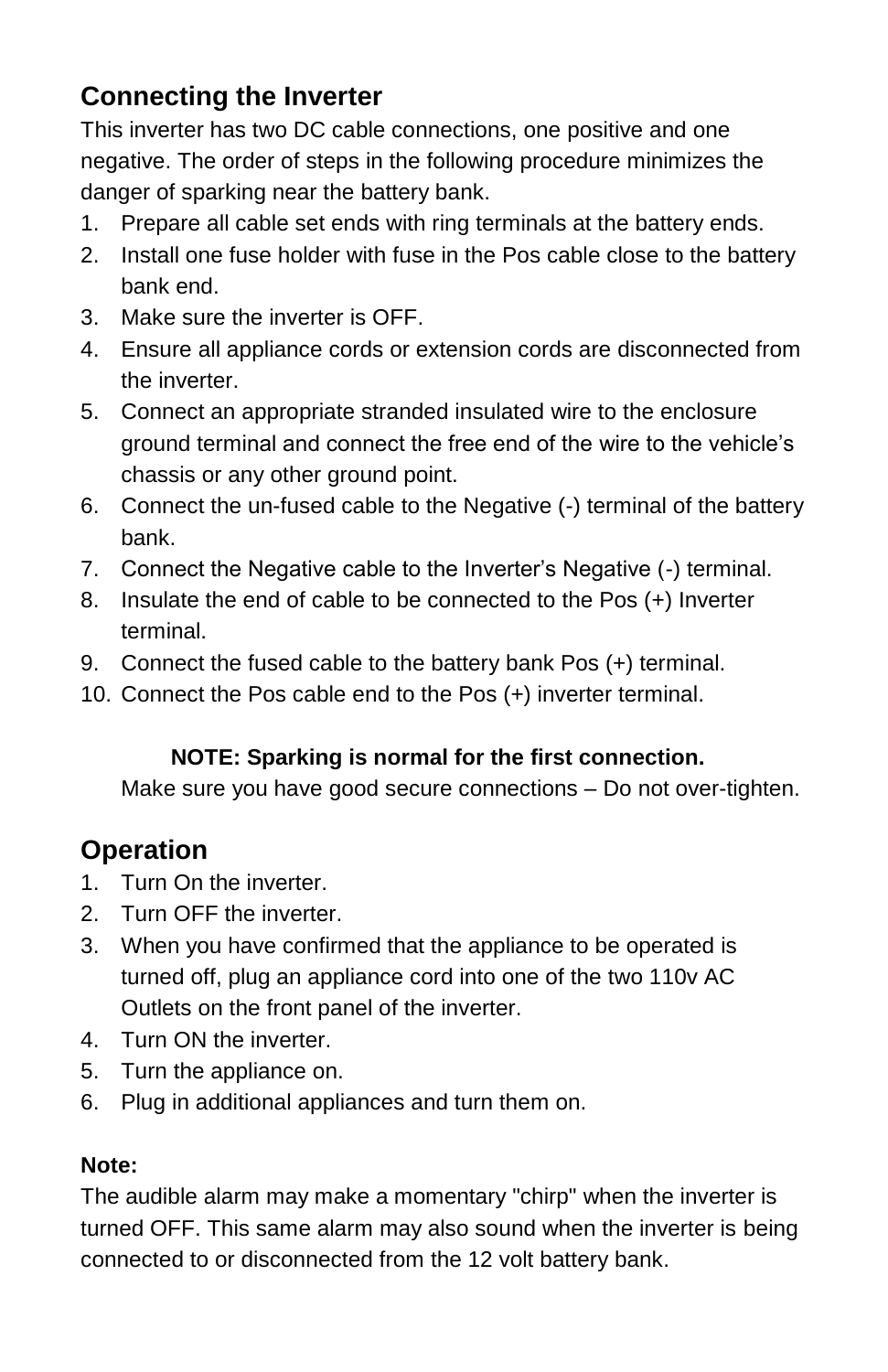# **Television and Audio Suggestions**

Although all Energizer® inverters are shielded and filtered to minimize signal interference, some interference with your television picture may be unavoidable, especially in weak signal areas.

However, here are some suggestions that may improve reception:

- 1. First, make sure that the television antenna produces a clear signal under normal operating conditions. Also, ensure that the antenna cable is properly shielded and of good quality.
- 2. Change the positions of the inverter, antenna cables and TV power cord.
- 3. Isolate the TV, its power cord and antenna cables from the 12 volt power source by running an extension cord from the inverter to the television set.
- 4. Coil the television power cord and the input cables running from the 12 volt power source to the inverter.
- 5. Attach a "Ferrite Data Line Filter" to the television power cord. More than one filter may be required. These filters are available at most electronic supply stores.

#### **Note:**

Some inexpensive audio systems may produce a slight "buzzing" sound when operated with the inverter. The only solution to this problem is to use a sound system with better power supply filtering.

## **Operating a Microwave oven with Your Power Inverter**

The power rating used with microwave ovens is the "cooking power" which means the power being "delivered" to the food being cooked. The actual operating power rating is listed on the back of the microwave. If the operating power cannot be found on the back of the microwave, check the owner's manual or contact the manufacturer.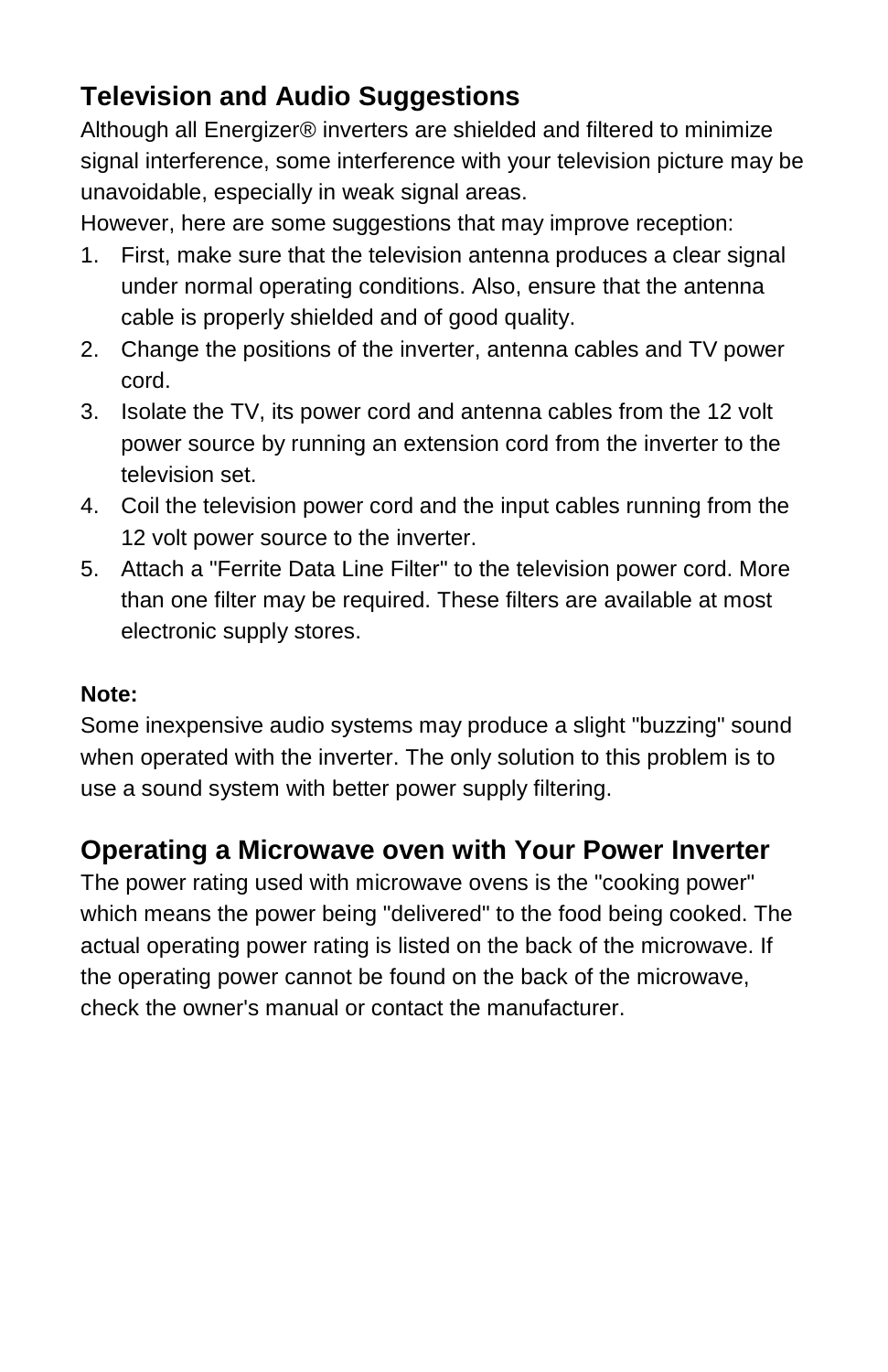# **How This Modified Sine Wave Power Inverter Works**

There are two stages in which this power inverter changes the 12 volt DC (or battery) power into 110v AC (household current).

STAGE 1: This inverter uses a DC to DC converter to increase the DC input voltage from the battery to 145 volts DC.

STAGE 2: The inverter then converts the high voltage DC into 110v AC (household current), using advanced MOSFET transistor in a full bridge configuration. This design provides this Energizer® inverter with the capability to start and run difficult reactive loads, while providing excellent overload capability. The waveform that is generated by this conversion is a "modified sine wave" as shown in the diagram below.



## **Best use of Battery Power**

Make sure any appliances are energy efficient and turned off after use. Use Compact Florescent Lamps. Wherever possible, charge with Solar Panels or Wind Generators. Do not allow lead acid batteries to remain discharged for long periods of time, they lose capacity (amp hours).

#### **Disposal / Recycling of Inverter / California Proposition 65**

Electronic products are known to contain materials that are toxic if improperly disposed. Contact local authorities for disposal and recycling information.

This inverter is certified to be "lead free." Transformers in this inverter contain nickel composites. Nickel is a known neuro-toxin if ingested.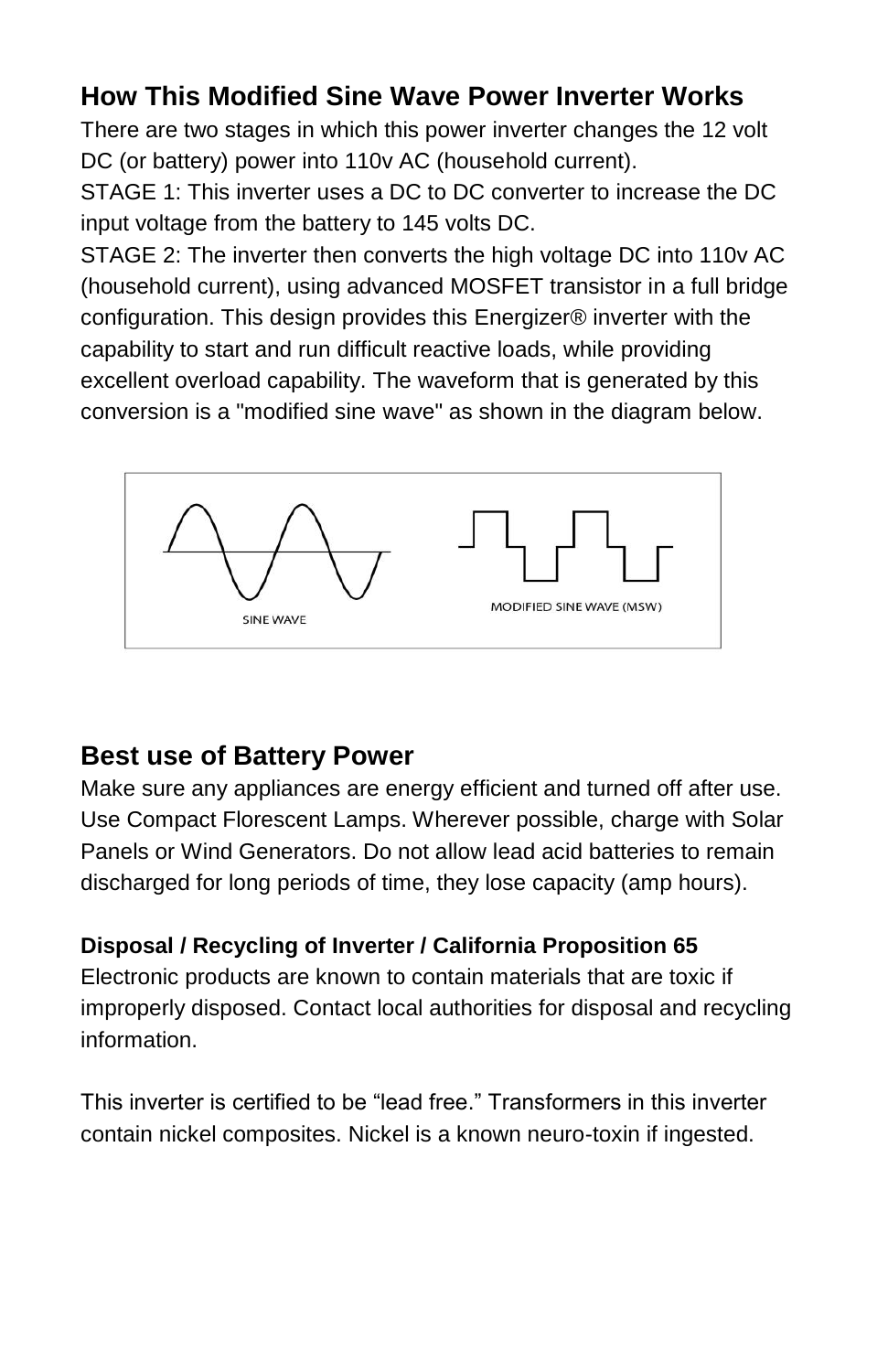# **PROBLEM: No Input Voltage**

| Reason                                  | <b>Solution</b>                                                                    |
|-----------------------------------------|------------------------------------------------------------------------------------|
| Poor contact with battery<br>terminals. | Shut down inverter and disconnect.<br>Clean terminals thoroughly and<br>reconnect. |
| Blown DC battery fuse(s).               | Turn off inverter. Fix problem.<br>Replace fuse(s) with same type<br>and rating.   |

# **PROBLEM: Inverter is Shut Down**

| Reason                                                                              | <b>Solution</b>                                                                                                              |
|-------------------------------------------------------------------------------------|------------------------------------------------------------------------------------------------------------------------------|
| Battery voltage below 10 Volts.                                                     | Charge or replace battery.                                                                                                   |
| Inverter is too hot (thermal shut<br>down mode). Will be indicated<br>on LCD panel. | Allow inverter to cool. Check for<br>adequate ventilation. Re-duce the<br>load on the inverter to rated<br>continuous power. |
| Unit may be defective.                                                              | See warranty and call customer<br>service.                                                                                   |

# **PROBLEM: Low Battery Alarm on all the Time**

| Reason                           | <b>Solution</b>                  |
|----------------------------------|----------------------------------|
| Input voltage below 10.5 Volts.  | Keep input voltage above 10.5    |
| Will be indicated on LCD panel.  | Volts to maintain regulation.    |
| Poor or weak battery condition.  | Recharge or replace battery.     |
| Inadequate power being delivered | Use lower gauge (heavier) cable. |
| to the inverter or excessive     | Keep cable length as short as    |
| voltage drop.                    | possible.                        |

## **PROBLEM: TV does not Work**

| <b>Reason</b>        | <b>Solution</b>                                                                              |
|----------------------|----------------------------------------------------------------------------------------------|
| TV does not turn on. | Contact TV manufacturer to find out<br>if the TV is compatible with a<br>modified sine wave. |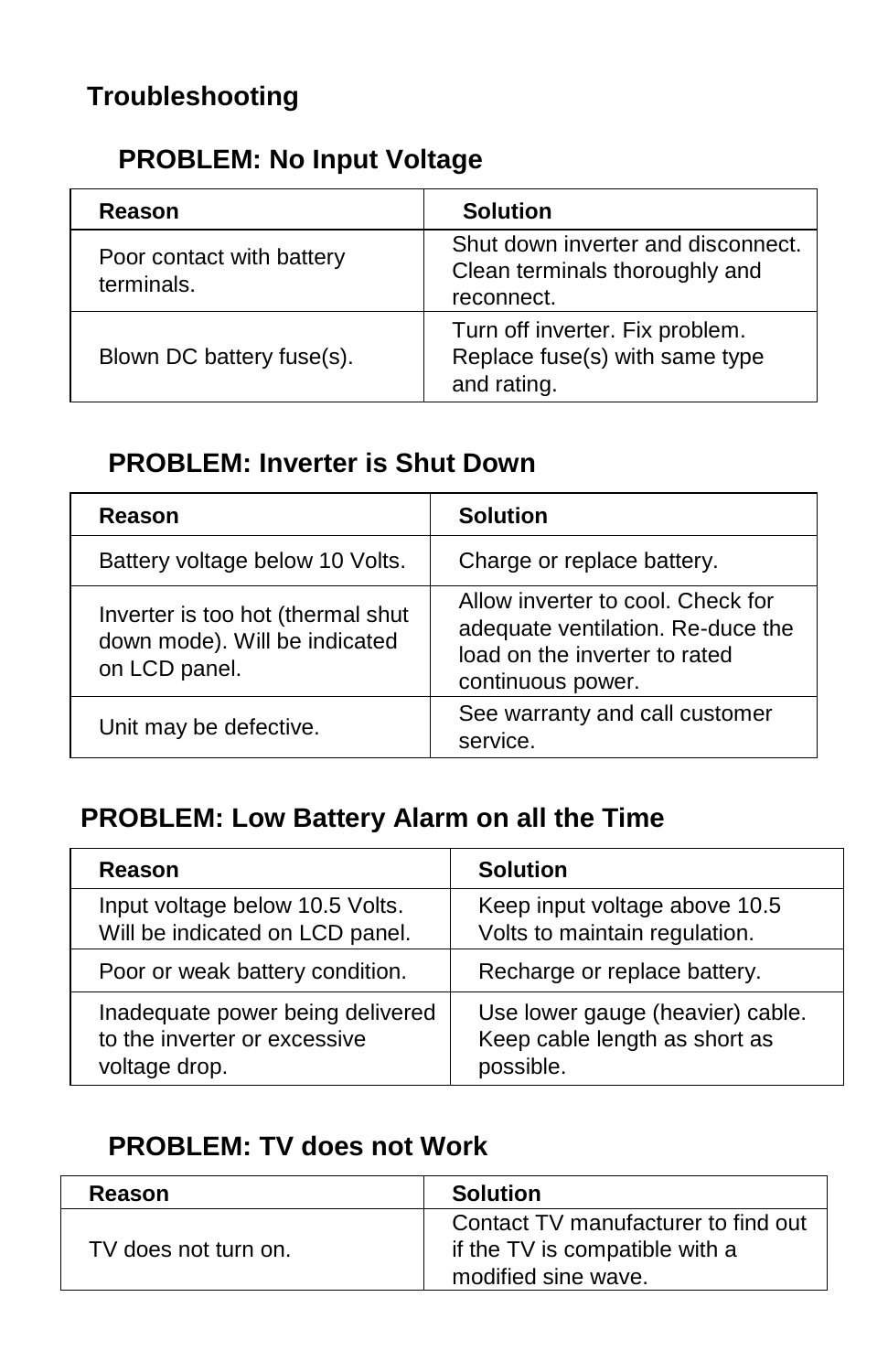# **Specifications: ENK1100**

| <b>Specifications</b>                | <b>Description</b>        |
|--------------------------------------|---------------------------|
| Output Continuous Watts (W)          | 1100W +10W (USB)          |
| Surge Capacity (Peak Power)          | 2200W                     |
| Rated Input DC (V,A)                 | 12VDC, 118A               |
| Input Voltage Range                  | 10.5 to 15.5 VDC +/- 0.3V |
| Rated Frequency (Hz)                 | $(60Hz \pm 1)$            |
| Rated Output AC (V,A)                | 115V +/- 10%, 9.6A        |
| Rates Output USB (V,A)               | 2 * 5V/max. 2.1A (iPad)   |
| No Load Current                      | $<$ 0.5A DC               |
| <b>Optimum Efficiency</b>            | 90% min.                  |
| Fuse (A)                             | $(40A*3)$                 |
| Fuse Type                            | <b>Internal Blade</b>     |
| <b>Output Wave Form</b>              | <b>Modified Sine Wave</b> |
| Max. Touch Temperature               | 65°C Max                  |
| <b>Operating Temperature</b>         | $0^\circ$ to $40^\circ$ C |
| <b>Operating/Storage Humidity RH</b> | 5 to 95%                  |
| <b>Cooling System</b>                | Thermo Fan                |
| <b>THD</b>                           | 10 to 45%                 |
| Dimensions LxWxH (inches)            | 11.77 x 6.71 x 3.46       |
| Assembled Weight (LBS)               | 4.41 lbs.                 |

#### **NOTE:**

All specifications are typical at nominal line, half load, and 77°F (25°C) unless otherwise noted. Specifications are subject to change without notice.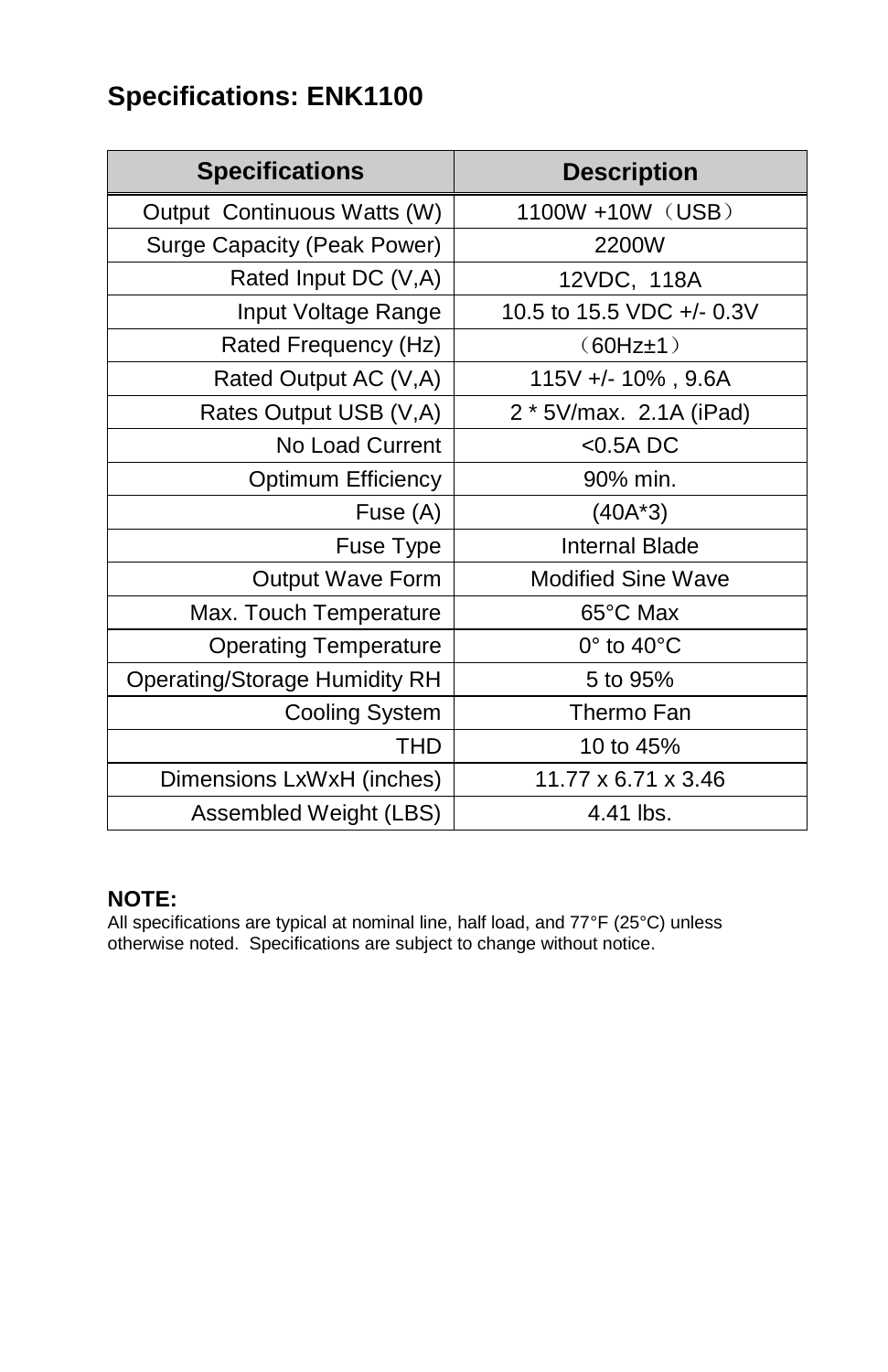# **Specifications: ENK1500**

| <b>Specifications</b>                | <b>Description</b>        |
|--------------------------------------|---------------------------|
| Output Continuous Watts (W)          | 1500W +10W (USB)          |
| Surge Capacity (Peak Power)          | 3000W                     |
| Rated Input DC (V,A)                 | 12VDC, 161A               |
| Input Voltage Range                  | 10.5 to 15.5 VDC +/- 0.3V |
| Rated Frequency (Hz)                 | $(60Hz \pm 1)$            |
| Rated Output AC (V,A)                | 115V +/- 10%, 13A         |
| Rates Output USB (V,A)               | 2 * 5V/max. 2.1A (iPad)   |
| No Load Current                      | $<$ 0.7A DC               |
| <b>Optimum Efficiency</b>            | 90% min.                  |
| Fuse (A)                             | $(40A*4)$                 |
| Fuse Type                            | <b>Internal Blade</b>     |
| <b>Output Wave Form</b>              | <b>Modified Sine Wave</b> |
| Max. Touch Temperature               | 65°C Max                  |
| <b>Operating Temperature</b>         | $0^\circ$ to $40^\circ$ C |
| <b>Operating/Storage Humidity RH</b> | 5 to 95%                  |
| <b>Cooling System</b>                | Thermo Fan                |
| <b>THD</b>                           | 10 to 45%                 |
| Dimensions LxWxH (inches)            | 13.84 x 6.71 x 3.46       |
| Assembled Weight (LBS)               | 5.73 lbs.                 |

#### **NOTE:**

All specifications are typical at nominal line, half load, and 77°F (25°C) unless otherwise noted. Specifications are subject to change without notice.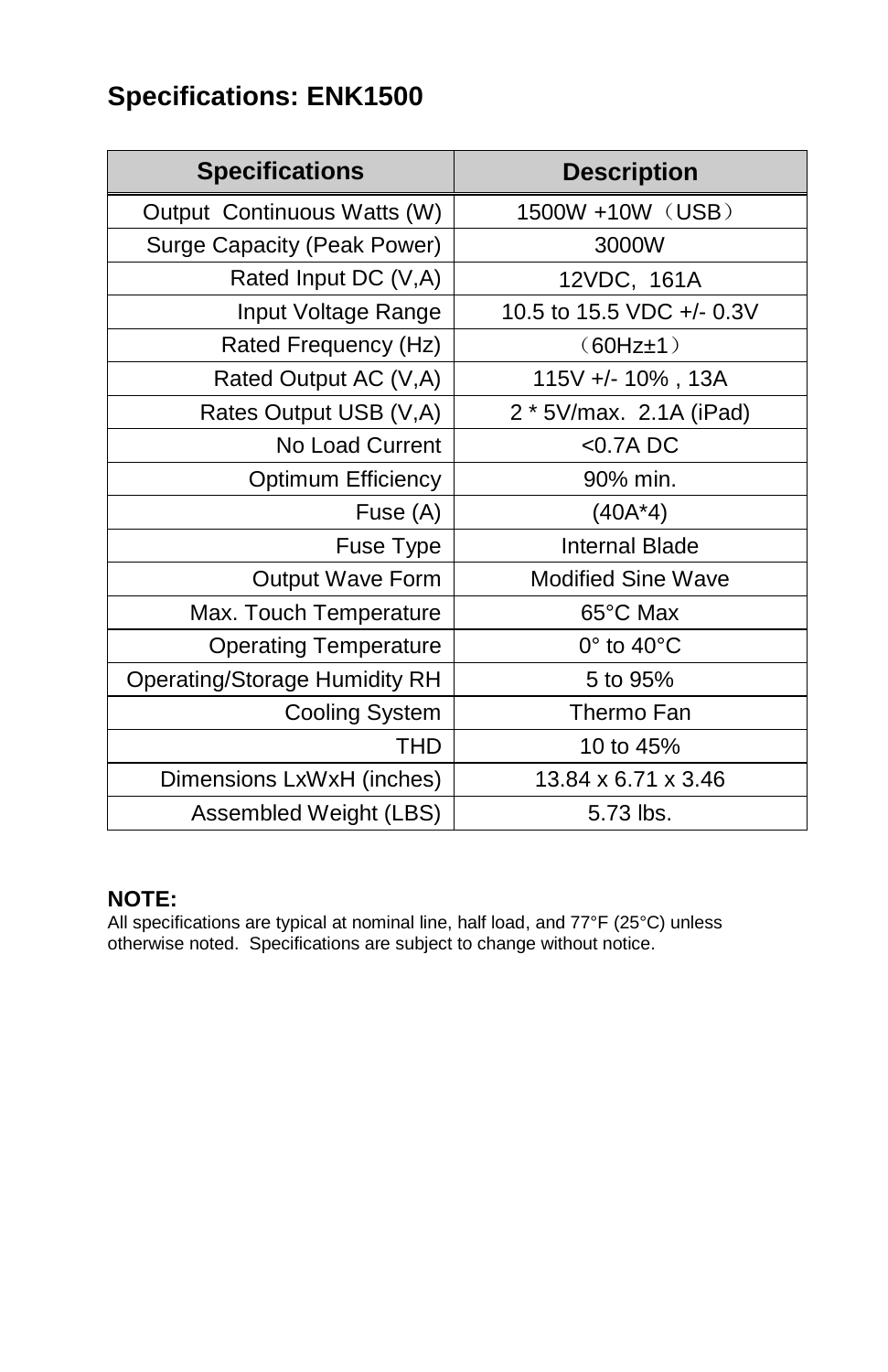# **Specifications: ENK2000**

| <b>Specifications</b>                | <b>Description</b>         |
|--------------------------------------|----------------------------|
| Output Continuous Watts (W)          | 2000W +10W (USB)           |
| Surge Capacity (Peak Power)          | 4000W                      |
| Rated Input DC (V,A)                 | 12VDC, 215A                |
| Input Voltage Range                  | 10.5 to 15.5 VDC +/- 0.3V  |
| Rated Frequency (Hz)                 | $(60Hz \pm 1)$             |
| Rated Output AC (V,A)                | 115V +/- 10%, 17.4A        |
| Rates Output USB (V,A)               | 2 * 5V/max. 2.1A (iPad)    |
| No Load Current                      | $<$ 0.8A DC                |
| <b>Optimum Efficiency</b>            | 90% min.                   |
| Fuse (A)                             | $(40A*6)$                  |
| Fuse Type                            | <b>Internal Blade</b>      |
| <b>Output Wave Form</b>              | <b>Modified Sine Wave</b>  |
| Max. Touch Temperature               | 65°C Max                   |
| <b>Operating Temperature</b>         | $0^\circ$ to 40 $^\circ$ C |
| <b>Operating/Storage Humidity RH</b> | 5 to 95%                   |
| <b>Cooling System</b>                | Thermo Fan                 |
| <b>THD</b>                           | 10 to 45%                  |
| Dimensions LxWxH (inches)            | 15.39 x 6.71 x 3.46        |
| Assembled Weight (LBS)               | 6.61 lbs.                  |

#### **NOTE:**

All specifications are typical at nominal line, half load, and 77°F (25°C) unless otherwise noted. Specifications are subject to change without notice.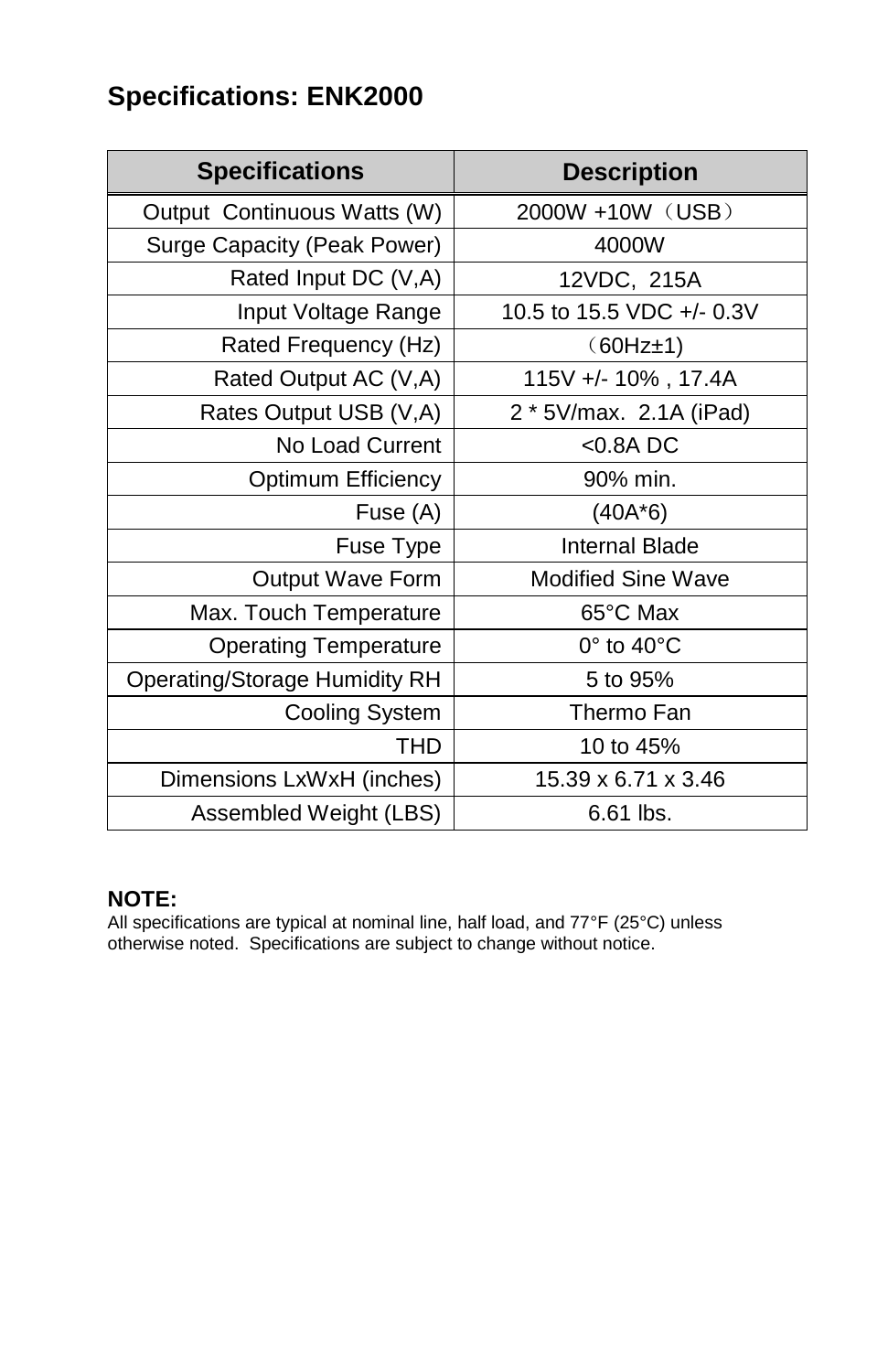## **Warranty and Return Warranty by PowerBright**

**What does this warranty cover?** This Limited Warranty is provided by PowerBright and covers defects in workmanship and materials in your ENK1100 / ENK1500 / ENK2000. This warranty period lasts for 36 months from the date of purchase at the point of sale to you, the original end user customer. Proof of purchase is required to make warranty claims.

**What will PowerBright do?** PowerBright will, at its option, repair or replace the defective product free of charge, provided that you notify PowerBright of the product defect within the Warranty Period, and provided that PowerBright, through inspection, establishes the existence of such a defect and that it is covered by this Limited Warranty. PowerBright will, at its option, use new and / or reconditioned parts in performing warranty repair and building replacement products. PowerBright reserves the right to use parts or products of original or improved design in the repair or replacement. If PowerBright repairs or replaces a product, its warranty continues for the remaining portion of the original Warranty Period or 90 days from the date of the return shipment to the customer, whichever is greater. All replaced products and all parts removed from repaired products become the property of PowerBright. PowerBright covers both parts and labor necessary to repair the product, and return shipment to the customer via a PowerBright selected nonexpedited surface freight within the contiguous United States and Canada. Alaska and Hawaii are excluded. Contact PowerBright Customer Service for details on freight policy for return shipments outside of the contiguous United States and Canada.

**How do you get service?** If your product requires troubleshooting or warranty service, contact your dealer. If you are unable to contact your dealer, or the dealer is unable to provide service, contact PowerBright directly at:

Toll Free: 1 866.295.6775 Website: ENERGIZERPOWER.com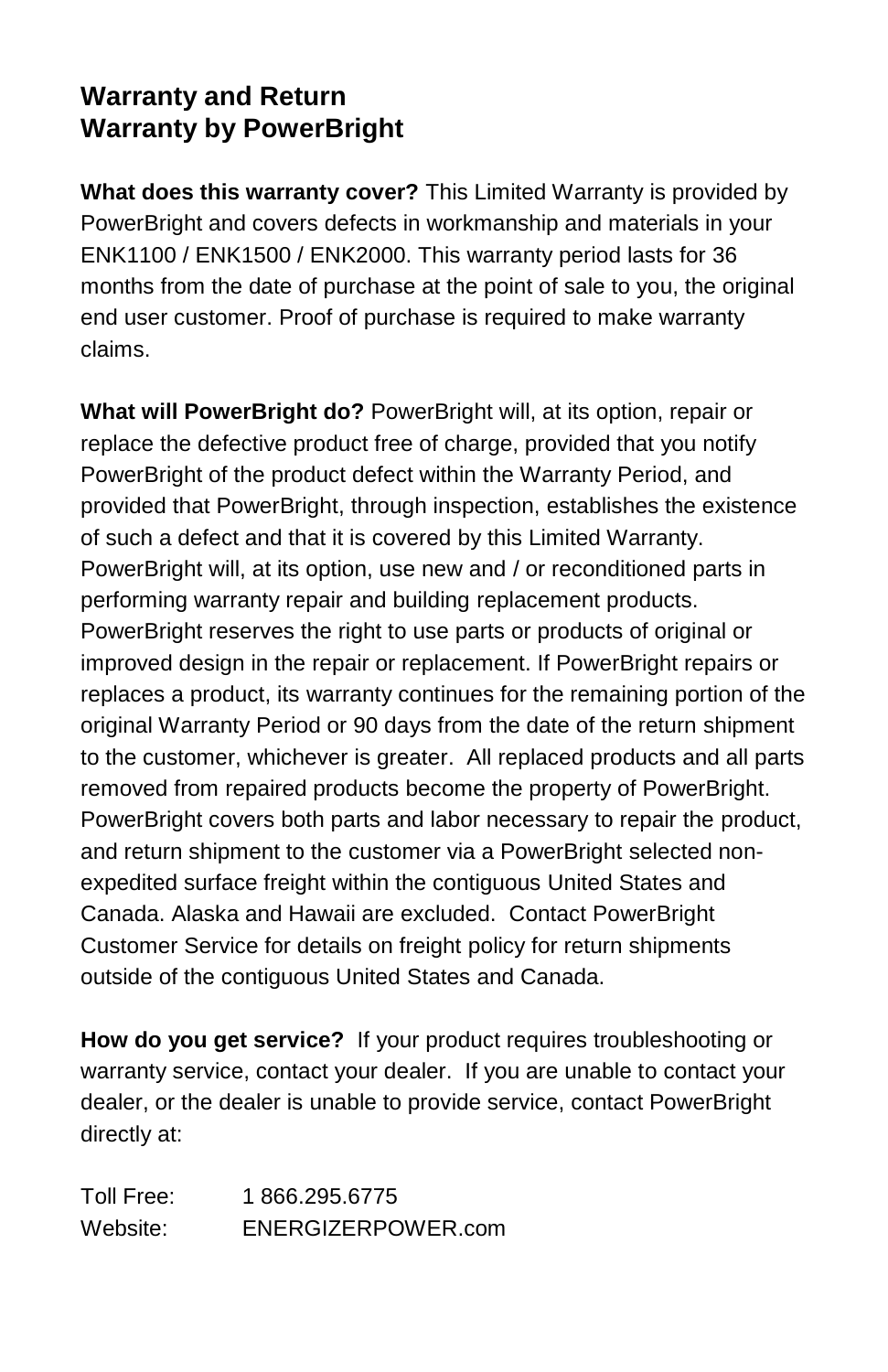Direct returns may be performed according to the PowerBright Return Material Authorization Policy described in your product manual. For some products, PowerBright maintains a network of regional Authorized Service Centers. Call PowerBright or check our website to see if your product can be repaired at one of these facilities.

**What does this warranty not cover?** This Limited Warranty does not cover normal wear and tear of the product or costs related to the removal, installation, or troubleshooting of the customer's electrical systems. This warranty does not apply to, and PowerBright will not be responsible for, any defect in or damage to:

- 1. the product if it has been misused, neglected, improperly installed, physically damaged or altered, either internally or externally, or damaged from improper use or use in an unsuitable environment;
- 2. the product if it has been subjected to fire, water, generalized corrosion, biological infestations, or input voltage that creates operating conditions beyond the maximum or minimum limits listed in the PowerBright product specifications including high input voltage from generators and lightning strikes:
- 3. the product if repairs have been done to it other than by PowerBright or its authorized service centers (hereafter "ASCs");
- 4. the product if it is used as a component part of a product expressly warranted by another manufacturer;
- 5. the product if its original identification (trade-mark, serial number) markings have been defaced, altered, or removed.

# **Exclusions**

If this product is a consumer product, federal law does not allow an exclusion of implied warranties. To the extent you are entitled to implied warranties under federal law, to the extent permitted by applicable law they are limited to the duration of this Limited Warranty. Some states and provinces do not allow limitations or exclusions on implied warranties or on the duration of an implied warranty or on the limitation or exclusion of incidental or consequential damages, so the above limitation(s) or exclusion(s) may not apply to you. This Limited Warranty gives you specific legal rights. You may have other rights which may vary from state to state or province to province.

## **Warning: Limitations On Use**

Please refer to your product manual for limitations on uses of the product. SPECIFICALLY, PLEASE NOTE THAT THE ENK1100 / ENK1500 / ENK2000 SHOULD NOT BE USED IN CONNECTION WITH LIFE SUPPORT SYSTEMS OR OTHER MEDICAL EQUIPMENT OR DEVICES.